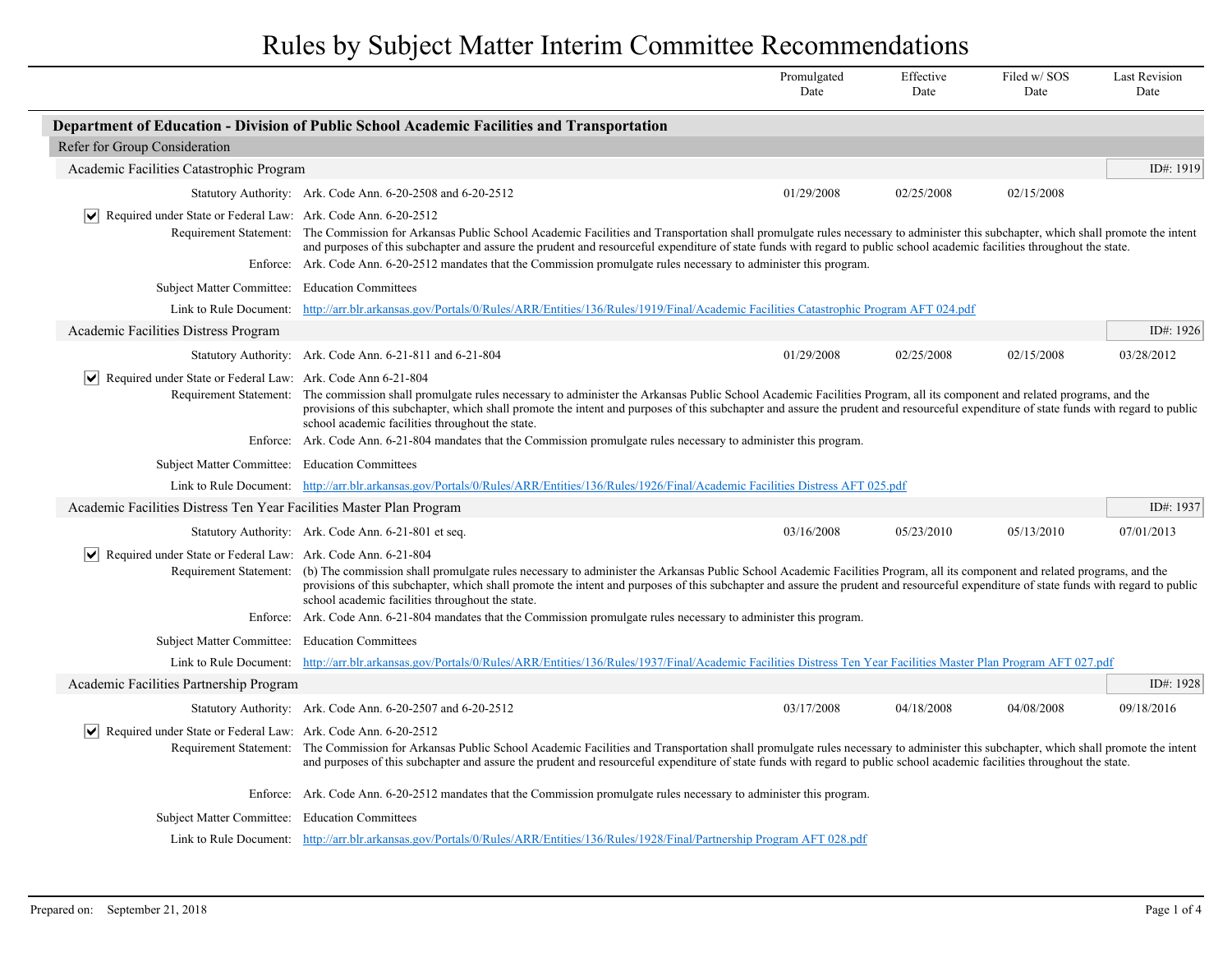|                                                                                 |                                                                                                                                                                                                                                                                                                                                                                                                     | Promulgated<br>Date | Effective<br>Date | Filed w/SOS<br>Date | <b>Last Revision</b><br>Date |
|---------------------------------------------------------------------------------|-----------------------------------------------------------------------------------------------------------------------------------------------------------------------------------------------------------------------------------------------------------------------------------------------------------------------------------------------------------------------------------------------------|---------------------|-------------------|---------------------|------------------------------|
| Acquisition of Energy Conservation Measures for Public Schools                  |                                                                                                                                                                                                                                                                                                                                                                                                     |                     |                   |                     | ID#: 1929                    |
|                                                                                 | Statutory Authority: Ark. Code Ann. 6-20-405 and 6-21-114                                                                                                                                                                                                                                                                                                                                           | 11/30/2005          | 12/18/2005        | 12/07/2005          |                              |
| Required under State or Federal Law: (none)<br>Requirement Statement:           | (none)<br>Enforce: These rules provide an alternate method for school districts to obtain energy savings if they do not qualify for partnership funds. Ark. Code Ann. 6-21-114(e) provides that the<br>Commission may adopt rules "necessary or desirable for the administration of the Arkansas Public School Academic Program and any other related program."                                     |                     |                   |                     |                              |
| Subject Matter Committee: Education Committees                                  |                                                                                                                                                                                                                                                                                                                                                                                                     |                     |                   |                     |                              |
|                                                                                 | Link to Rule Document: http://arr.blr.arkansas.gov/Portals/0/Rules/ARR/Entities/136/Rules/1929/Final/Energy Conservation Measures AFT 016.pdf                                                                                                                                                                                                                                                       |                     |                   |                     |                              |
| Advertising on School Buses                                                     |                                                                                                                                                                                                                                                                                                                                                                                                     |                     |                   |                     | ID#: 1939                    |
|                                                                                 | Statutory Authority: Ark. Code Ann. 6-19-129                                                                                                                                                                                                                                                                                                                                                        | 06/25/2015          | 11/30/2015        | 11/20/2015          |                              |
| Required under State or Federal Law: Ark. Code Ann. 6-19-129<br>$ \mathsf{v} $  | Requirement Statement: The commission shall adopt rules as necessary to implement this section.<br>Enforce: Ark. Code Ann. 6-19-129 mandates that the Commission adopt rules as necessary to implement the section.                                                                                                                                                                                 |                     |                   |                     |                              |
| Subject Matter Committee: Education Committees                                  |                                                                                                                                                                                                                                                                                                                                                                                                     |                     |                   |                     |                              |
|                                                                                 | Link to Rule Document: http://arr.blr.arkansas.gov/Portals/0/Rules/ARR/Entities/136/Rules/1939/Final/Advertising on School Buses AFT 032.pdf                                                                                                                                                                                                                                                        |                     |                   |                     |                              |
|                                                                                 | Appeals from Determinations of the Arkansas Division of Public School Academic Facilities and Transportation                                                                                                                                                                                                                                                                                        |                     |                   |                     | ID#: 1936                    |
|                                                                                 | Statutory Authority: Ark. Code Ann. 6-20-2512, 6-20-2513, and 6-21-814                                                                                                                                                                                                                                                                                                                              | 03/17/2008          | 04/18/2008        | 04/08/2008          | 12/12/2017                   |
| Required under State or Federal Law: Ark. Code Ann. 6-20-2512<br>$ \mathsf{v} $ | Requirement Statement: The Commission for Arkansas Public School Academic Facilities and Transportation shall promulgate rules necessary to administer this subchapter, which shall promote the intent<br>and purposes of this subchapter and assure the prudent and resourceful expenditure of state funds with regard to public school academic facilities throughout the state                   |                     |                   |                     |                              |
|                                                                                 | Enforce: Ark. Code Ann. 6-20-2512 mandates that the Commission promulgate rules necessary to administer Title 6, Chapter 20, Subchapter 25.                                                                                                                                                                                                                                                         |                     |                   |                     |                              |
| Subject Matter Committee: Education Committees                                  |                                                                                                                                                                                                                                                                                                                                                                                                     |                     |                   |                     |                              |
|                                                                                 | Link to Rule Document: http://arr.blr.arkansas.gov/Portals/0/Rules/ARR/Entities/136/Rules/1936/Final/Appeals from Determinations of DPSAFT AFT 026.pdf                                                                                                                                                                                                                                              |                     |                   |                     |                              |
|                                                                                 | Maintenance and Operations of Arkansas Public School Buses and Physical Examinations of School Bus Drivers                                                                                                                                                                                                                                                                                          |                     |                   |                     | ID#: $1921$                  |
|                                                                                 | Statutory Authority: Ark. Code Ann. 6-19-101 et seq.                                                                                                                                                                                                                                                                                                                                                | 09/15/2005          | 10/22/2005        | 10/12/2005          | 12/27/2012                   |
| $ \mathbf{v} $<br>Required under State or Federal Law: Ark. Code Ann. 6-19-101  | Requirement Statement: The Commission for Arkansas Public School Academic Facilities and Transportation shall promulgate rules and standards governing the school transportation program in school<br>districts that promote and provide a safe, efficient, and economical system of pupil transportation.<br>Enforce: Ark. Code Ann. 6-19-101 mandates that the Commission promulgate these rules. |                     |                   |                     |                              |
| Subject Matter Committee: Education Committees                                  |                                                                                                                                                                                                                                                                                                                                                                                                     |                     |                   |                     |                              |
|                                                                                 | Link to Rule Document: http://arr.blr.arkansas.gov/Portals/0/Rules/ARR/Entities/136/Rules/1921/Final/Physical Exam of Bus Drivers.pdf                                                                                                                                                                                                                                                               |                     |                   |                     |                              |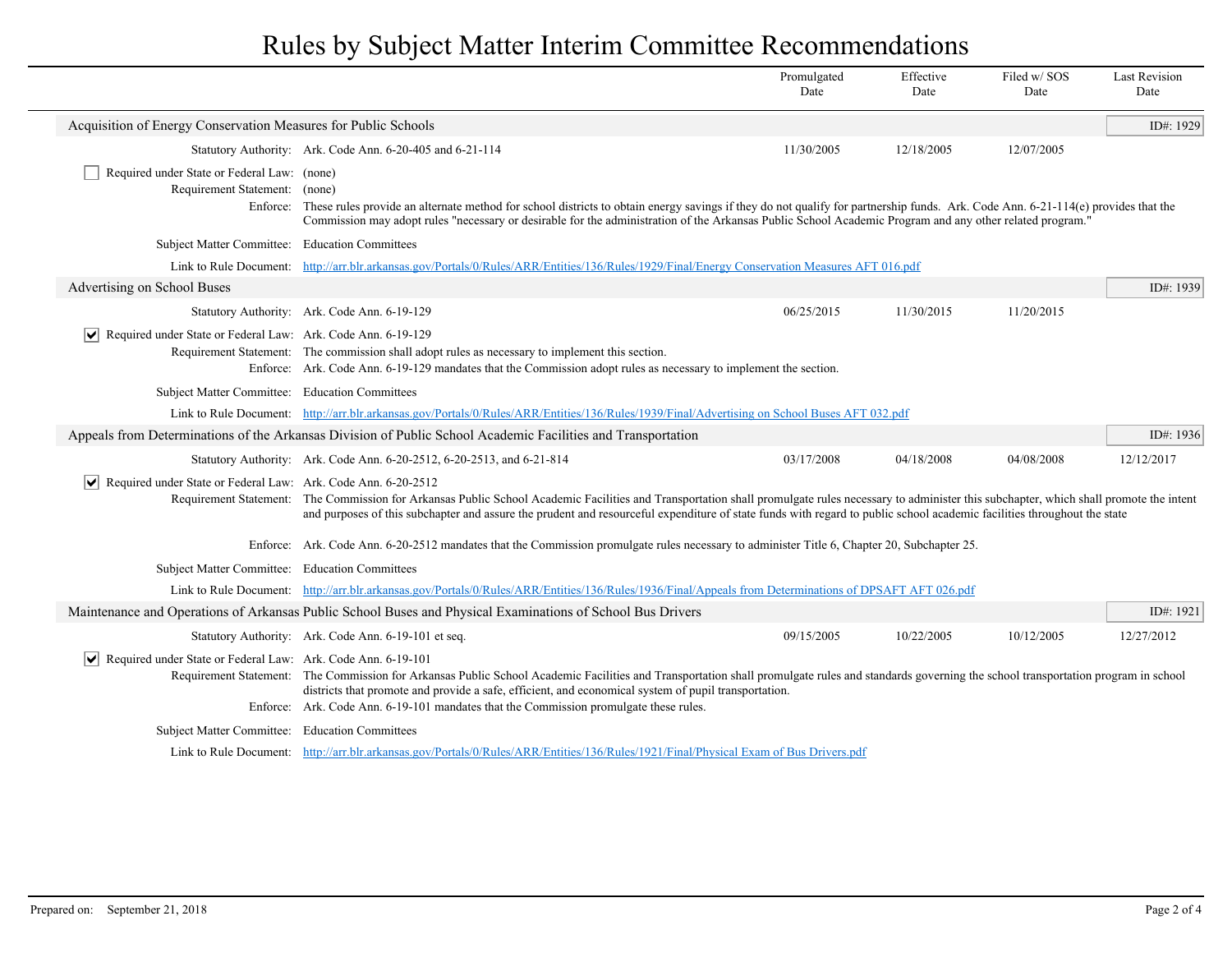|                                                                                             |                                                                                                                                                                                                                                                                                                                                                                                                                                                                             | Promulgated<br>Date | Effective<br>Date | Filed w/SOS<br>Date | <b>Last Revision</b><br>Date |
|---------------------------------------------------------------------------------------------|-----------------------------------------------------------------------------------------------------------------------------------------------------------------------------------------------------------------------------------------------------------------------------------------------------------------------------------------------------------------------------------------------------------------------------------------------------------------------------|---------------------|-------------------|---------------------|------------------------------|
| Property Insurance Requirements                                                             |                                                                                                                                                                                                                                                                                                                                                                                                                                                                             |                     |                   |                     | ID#: 1933                    |
|                                                                                             | Statutory Authority: Ark. Code Ann. 6-21-114                                                                                                                                                                                                                                                                                                                                                                                                                                | 07/13/2007          | 08/25/2007        | 08/15/2007          |                              |
| Required under State or Federal Law: Ark. Code Ann. 6-21-114<br>$\vert\bm{\mathsf{v}}\vert$ | Requirement Statement: (d) The commission shall:                                                                                                                                                                                                                                                                                                                                                                                                                            |                     |                   |                     |                              |
|                                                                                             | (2)(A) Promulgate rules in consultation with the Insurance Commissioner to establish property, boiler and machinery, and extended coverage insurance requirements and guidelines<br>for all buildings, structures, facilities, and business personal property owned by a school district.                                                                                                                                                                                   |                     |                   |                     |                              |
| Enforce:                                                                                    | Ark. Code Ann. 6-21-114 mandates that the Commission promulgate these rules.                                                                                                                                                                                                                                                                                                                                                                                                |                     |                   |                     |                              |
| Subject Matter Committee: Education Committees                                              |                                                                                                                                                                                                                                                                                                                                                                                                                                                                             |                     |                   |                     |                              |
|                                                                                             | Link to Rule Document: http://arr.blr.arkansas.gov/Portals/0/Rules/ARR/Entities/136/Rules/1933/Final/Property Insurance Requirements AFT 023.pdf                                                                                                                                                                                                                                                                                                                            |                     |                   |                     |                              |
|                                                                                             | Retirement and Termination of Bonded Debt Assistance, General Facilities Funding and Supplement Millage Incentive Funding                                                                                                                                                                                                                                                                                                                                                   |                     |                   |                     | ID#: 1927                    |
|                                                                                             | Statutory Authority: Ark. Code Ann. 6-20-2503 and 6-20-2512                                                                                                                                                                                                                                                                                                                                                                                                                 | 11/30/2005          | 12/17/2005        | 12/07/2005          | 05/23/2010                   |
| Required under State or Federal Law: Ark. Code Ann. 6-20-2512                               | Requirement Statement: The Commission for Arkansas Public School Academic Facilities and Transportation shall promulgate rules necessary to administer this subchapter, which shall promote the intent<br>and purposes of this subchapter and assure the prudent and resourceful expenditure of state funds with regard to public school academic facilities throughout the state.                                                                                          |                     |                   |                     |                              |
|                                                                                             | Enforce: Ark. Code Ann. 6-20-2512 mandates that the Commission shall promulgate rules necessary to administer Title 6, Chapter 20, Subchapter 25.                                                                                                                                                                                                                                                                                                                           |                     |                   |                     |                              |
| Subject Matter Committee: Education Committees                                              |                                                                                                                                                                                                                                                                                                                                                                                                                                                                             |                     |                   |                     |                              |
|                                                                                             | Link to Rule Document: http://arr.blr.arkansas.gov/Portals/0/Rules/ARR/Entities/136/Rules/1927/Final/Bonded Debt Assistance AFT 014.pdf                                                                                                                                                                                                                                                                                                                                     |                     |                   |                     |                              |
| Self Construction Projects by Public Education Entities                                     |                                                                                                                                                                                                                                                                                                                                                                                                                                                                             |                     |                   |                     | ID#: 9571                    |
|                                                                                             | Statutory Authority: Ark. Code Ann. 6-21-109                                                                                                                                                                                                                                                                                                                                                                                                                                | 03/16/2010          | 05/23/2010        | 05/13/2010          |                              |
| $ \mathbf{v} $ Required under State or Federal Law: Ark. Code Ann. 6-21-109                 | Requirement Statement: The Commission for Arkansas Public School Academic Facilities and Transportation, after consulting with the Arkansas Building Authority and any other entities, shall establish<br>rules applicable to public educational entities for all public works projects when the public educational entity uses its own employees or acts as a general contractor.<br>Enforce: Ark. Code Ann. 6-21-190 mandates that the Commission promulgate these rules. |                     |                   |                     |                              |
|                                                                                             |                                                                                                                                                                                                                                                                                                                                                                                                                                                                             |                     |                   |                     |                              |
| Subject Matter Committee: Education Committees                                              |                                                                                                                                                                                                                                                                                                                                                                                                                                                                             |                     |                   |                     |                              |
|                                                                                             | Link to Rule Document: http://arr.blr.arkansas.gov/Portals/0/Rules/ARR/Entities/136/Rules/9571/Final/Self Construction Projects by Public Education Entities AFT 030.pdf                                                                                                                                                                                                                                                                                                    |                     |                   |                     |                              |
| Specifications Governing School Bus Design                                                  |                                                                                                                                                                                                                                                                                                                                                                                                                                                                             |                     |                   |                     | ID#: 1922                    |
|                                                                                             | Statutory Authority: Ark. Code Ann. 6-21-304                                                                                                                                                                                                                                                                                                                                                                                                                                | 09/15/2005          | 10/22/2005        | 10/12/2005          | 01/12/2013                   |
| Required under State or Federal Law: Ark. Code Ann. 6-21-304<br>$\vert\bm{\mathsf{v}}\vert$ | Requirement Statement: (b)(2) The Commission for Arkansas Public School Academic Facilities and Transportation shall have responsibility for drawing up the minimum specifications for all school<br>buses.                                                                                                                                                                                                                                                                 |                     |                   |                     |                              |
|                                                                                             | Enforce: Ark. Code Ann. 6-21-304 mandates that the Commission develop minimum specifications for school buses.                                                                                                                                                                                                                                                                                                                                                              |                     |                   |                     |                              |
| Subject Matter Committee: Education Committees                                              |                                                                                                                                                                                                                                                                                                                                                                                                                                                                             |                     |                   |                     |                              |
|                                                                                             | Link to Rule Document: http://arr.blr.arkansas.gov/Portals/0/Rules/ARR/Entities/136/Rules/1922/Final/School Bus Design AFT 031.pdf                                                                                                                                                                                                                                                                                                                                          |                     |                   |                     |                              |